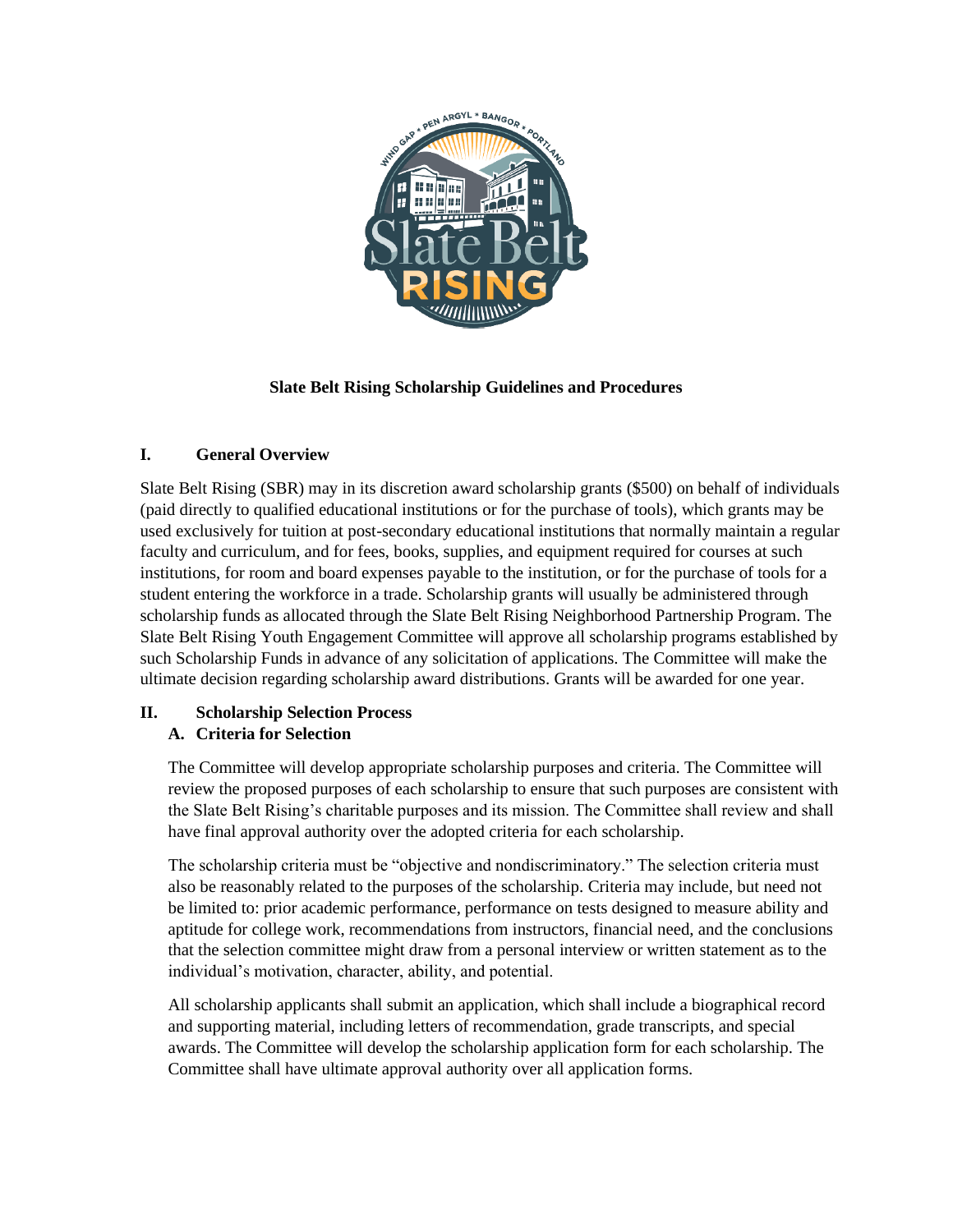#### **B. Selection Committee**

The Committee will act as the selection committee and will have ultimate approval authority over final scholarship award recipients.

#### **C. Nondiscriminatory Policy**

All scholarships shall be awarded on an objective and nondiscriminatory basis. In selecting scholarship recipients, typically, no employee or family member of a donor, an advisor, or a member of the Committee, is eligible to receive scholarship grants.

## **III. Solicitation of Applicants**

Application forms shall be distributed by counselors and other administrators at the Bangor Area and Pen Argyl School Districts. Slate Belt Rising will also work with Families First and Slater Family Network to identify eligible applicants.

## **IV. Notification of Scholarship Recipients**

SBR scholarship recipients shall be notified after the Committee has given final approval of the scholarship award recipients. Notification can be given either by the SBR Director or by a representative of the Committee. The SBR Director (or a representative of the Committee, after approval by the Committee) shall provide each scholarship recipient with a letter notifying him/her of the scholarship, and specifying that all amounts must be used exclusively for tuition at post-secondary educational institutions that normally maintain a regular faculty and curriculum, and for fees, books, supplies, and equipment required for courses at such institutions, or for room and board expenses payable to the institution. The letter shall inform the student that no funds may be disbursed until SBR receives confirmation that the student is enrolled in the educational institution, at which time the funds shall be disbursed to the school for the student's benefit.

#### **V. Supervision of Grants**

Slate Belt Rising shall send scholarship checks directly to the educational institution selected by the recipient, and shall instruct the institution to deposit the check into the recipient's school account upon verification of the student's full-time status.

#### **VI. Record Keeping**

- 1. all information that SBR secures to evaluate the qualification of potential scholarship recipients;
- 2. the name, address and other contact or identifying information for each scholarship recipient;
- 3. the amount and purposes of each scholarship; and
- 4. a copy of the letter notifying the recipient of the scholarship grant.

## **VII. Investigation and Enforcement Procedures**

In the unlikely event that any individual causes the misuse of scholarship award funds, the Program will pursue the following investigation and enforcement measures.

It is the policy of SBR to require the educational institutions that have received funds on behalf of the scholarship recipients to return unused funds to SBR if the student transfers, or otherwise ceases to be enrolled at the institution, or if the funds cannot be used on behalf of the student for academic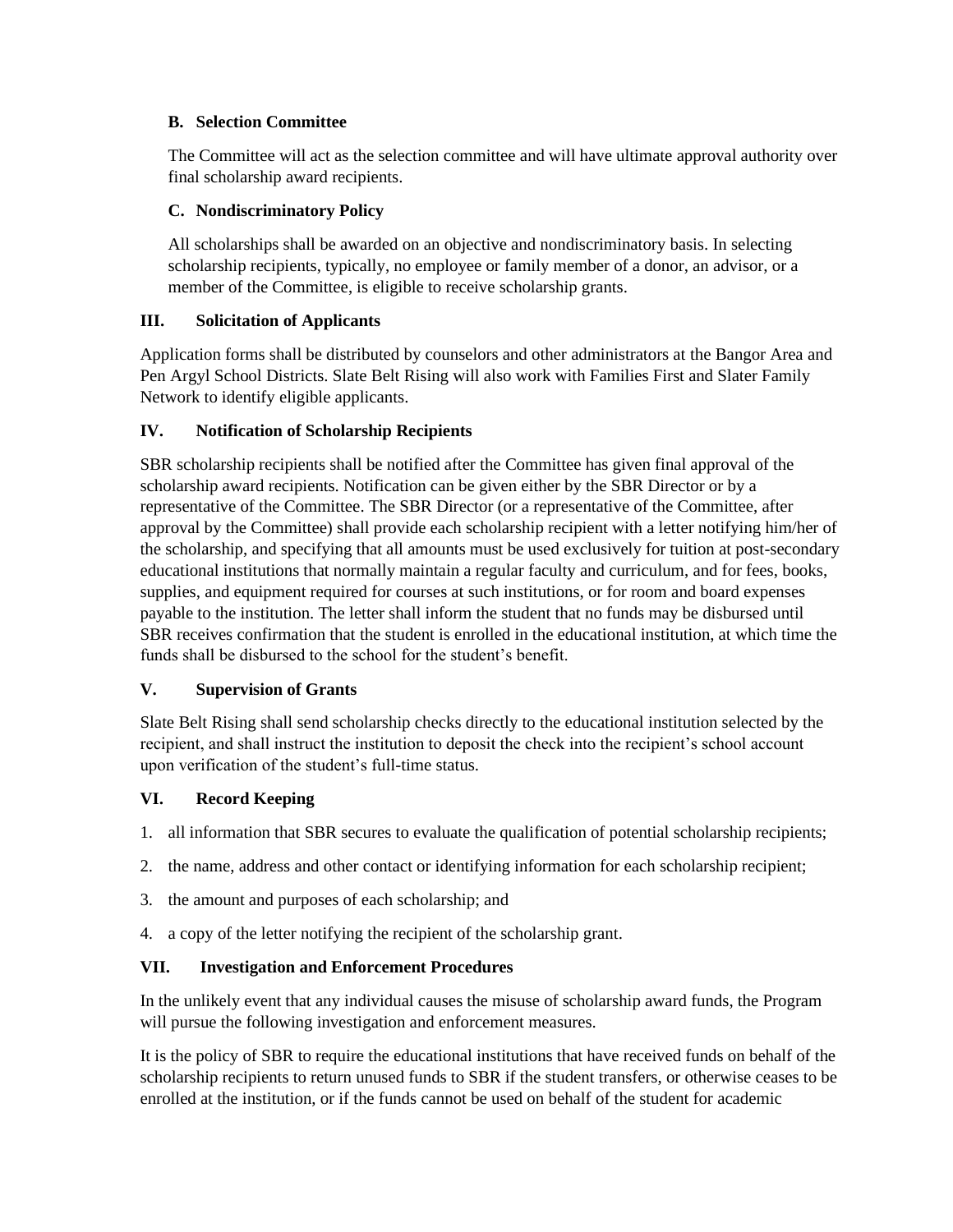purposes or for room and board expenses payable to the institution. Slate Belt Rising requires that the scholarship recipient notify SBR if they transfer, or otherwise cease to be enrolled at the institution, or if the funds cannot be used on behalf of the student for academic purposes or for room and board expenses payable to the institution. Slate Belt Rising does not intend that scholarship awards be made available directly to students.

For an applicant that receives a scholarship for the purchase of tools to enter into the workforce, Slate Belt Rising requires that the scholarship recipient notify SBR if they are terminated from employment or become employed with a different company. If there is a termination of employment within one year of receiving scholarship funding, Slate Belt Rising may require the scholarship recipient to pay back the entire scholarship amount to SBR within thirty (30) days of the date their employment is terminated.

#### **Qualifications**

The Slate Belt Rising Scholarship Program was created to provide students the opportunity to further their education and help defray the cost of post-secondary education. In order to apply for this scholarship, candidate must:

1. Be a high school senior who has been accepted at a four-year university/college, community college, technical school, or is entering the workforce in a trade; an adult that is continuing their education.

2. Have a grade point average of 3.0 or better (on a 4.0 scale).

3. Have verifiable volunteer experience within the past two years.

4. Have membership and/or leadership experience in clubs and organizations.

5. Scholarship recipients will be required to volunteer for two hours at a Slate Belt Rising event/program or an event/program in the Borough of Bangor, Pen Argyl, Portland, or Wind Gap. The Slate Belt Rising Director will notify recipients of upcoming volunteer opportunities.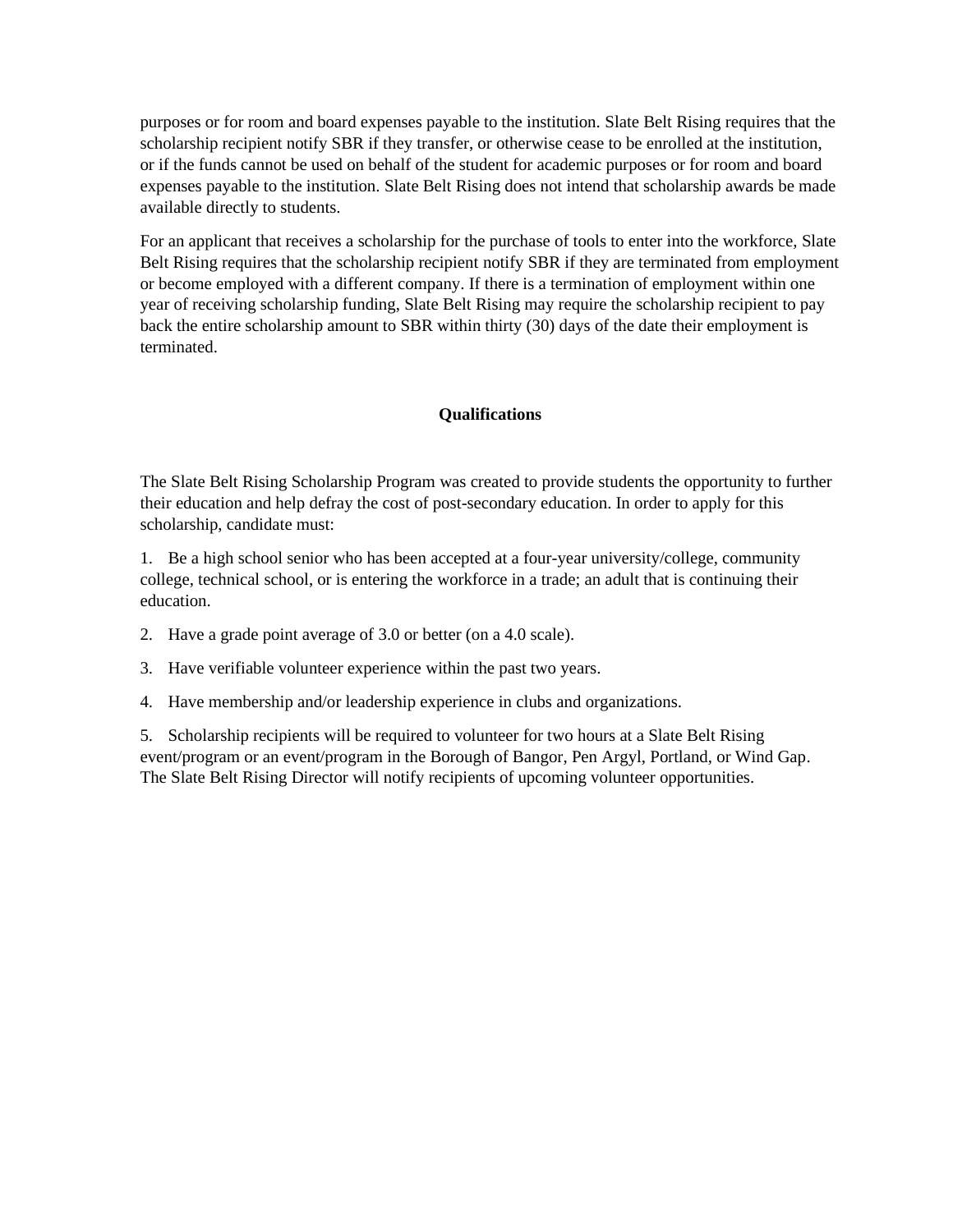# **Slate Belt Rising Scholarship Program**

# **APPLICATION FORM**

|                                                        | Name of Student:                                                                             |
|--------------------------------------------------------|----------------------------------------------------------------------------------------------|
|                                                        |                                                                                              |
|                                                        |                                                                                              |
|                                                        |                                                                                              |
|                                                        |                                                                                              |
|                                                        |                                                                                              |
|                                                        |                                                                                              |
|                                                        |                                                                                              |
|                                                        | Have you secured employment in a trade? If so, provide company name and contact information. |
| List any awards and/or scholarships you have received. |                                                                                              |
|                                                        |                                                                                              |
|                                                        |                                                                                              |